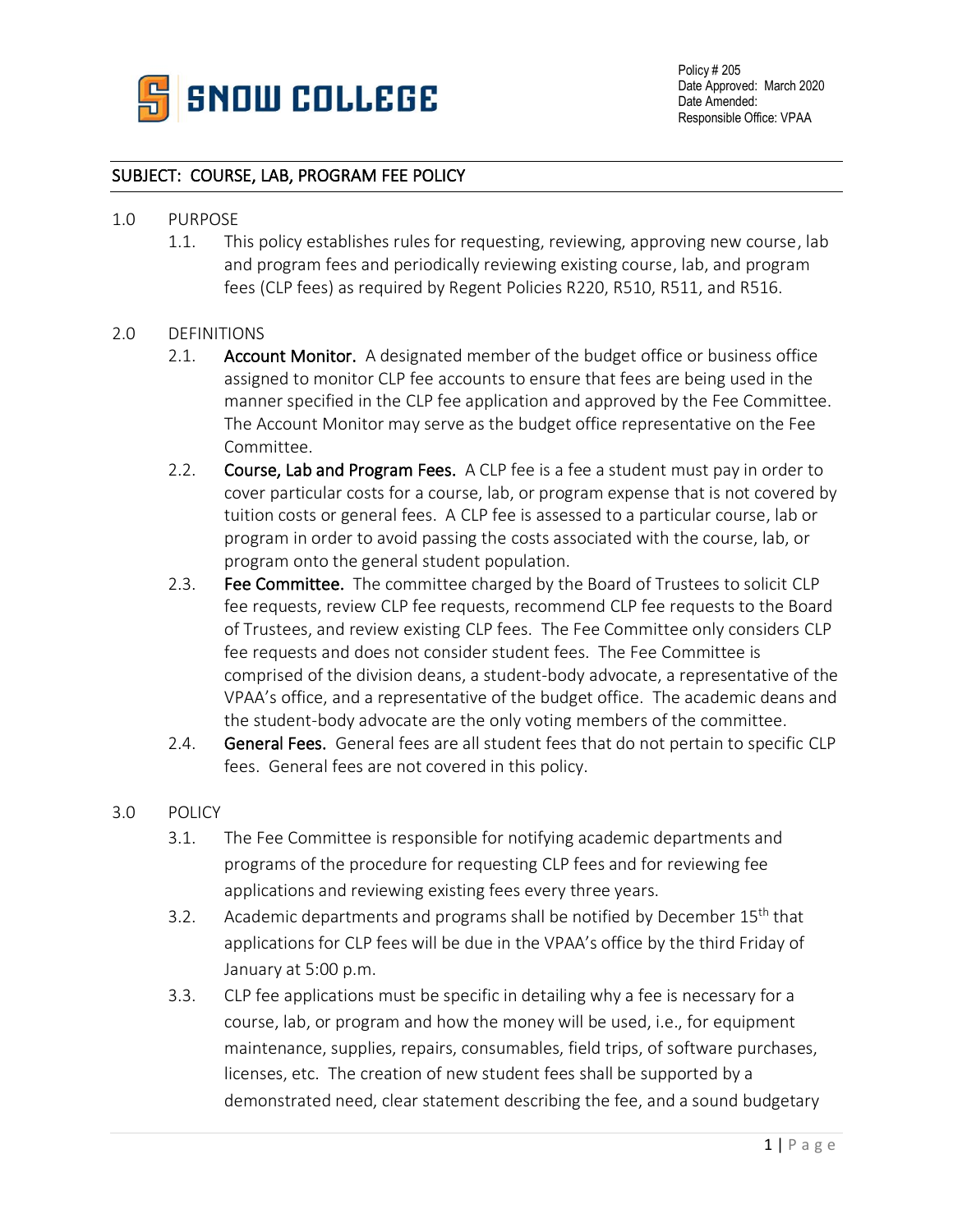

Policy # 205 Date Approved: March 2020 Date Amended: Responsible Office: VPAA

plan. All fee applications must be submitted using the standard format contained in Appendix A of this policy.

- 3.4. Every three years, departments must reapply to continue existing CLP fees. Departments must submit the form in Appendix A for a full review by the Fee Committee (Appendix A will also be used to review existing fees). The Committee may discontinue a fee if they believe the fee does not contribute to the academic quality or maintenance of a course. After completing its review of existing fees, the Fee Committee will submit a list of continued or discontinued CLP fees to the Board of Trustees by the first Friday of March. The Fee Committee must also notify the Registrar and Controller of discontinued fees.
- 3.5. An academic dean or any member of the Fee Committee may recommend reviewing a CLP fee at any time by requesting a review of the fee. When a fee review request has been made, the academic department in which the fee resides shall complete the form in Appendix A and the Fee Committee will review the purpose of the fee and determine if the fee should continue. If a department does not wish to have the fee reviewed and desires to end the fee, the form in Appendix A need not be submitted. The department chair will submit a request to the appropriate academic dean requesting termination of the fee, and the dean will report discontinuance to the Fee Committee.
- 3.6. The Fee Committee will complete its review of fee applications by the first Friday of March. Fees that are deemed appropriate by the Fee Committee will be recommended to the Board of Trustees for approval.
- 3.7. The Fee Committee will notify the Registrar and Controller of new CLP fees. Approved CLP fees must appear on the College course schedule.

### 4.0 OTHER PROVISIONS

- 4.1. Each approved CLP fee will be placed in an account with a separate account number. The Account Monitor will ensure that fee expenditures match the conditions in which the fees were approved. The Account Monitor will notify the Fee Committee of any irregularities and the committee will take steps to ensure compliance or cancel the CLP fee.
- 4.2. CLP fees approved for purposes of compensating course or lab instruction can only be used for part-time faculty. Full-time faculty must be paid through the general accounts of the College.
- 4.3. Normally, the Fee Committee will not consider applications for course or lab fees that are under \$10. Whenever possible, academic departments and programs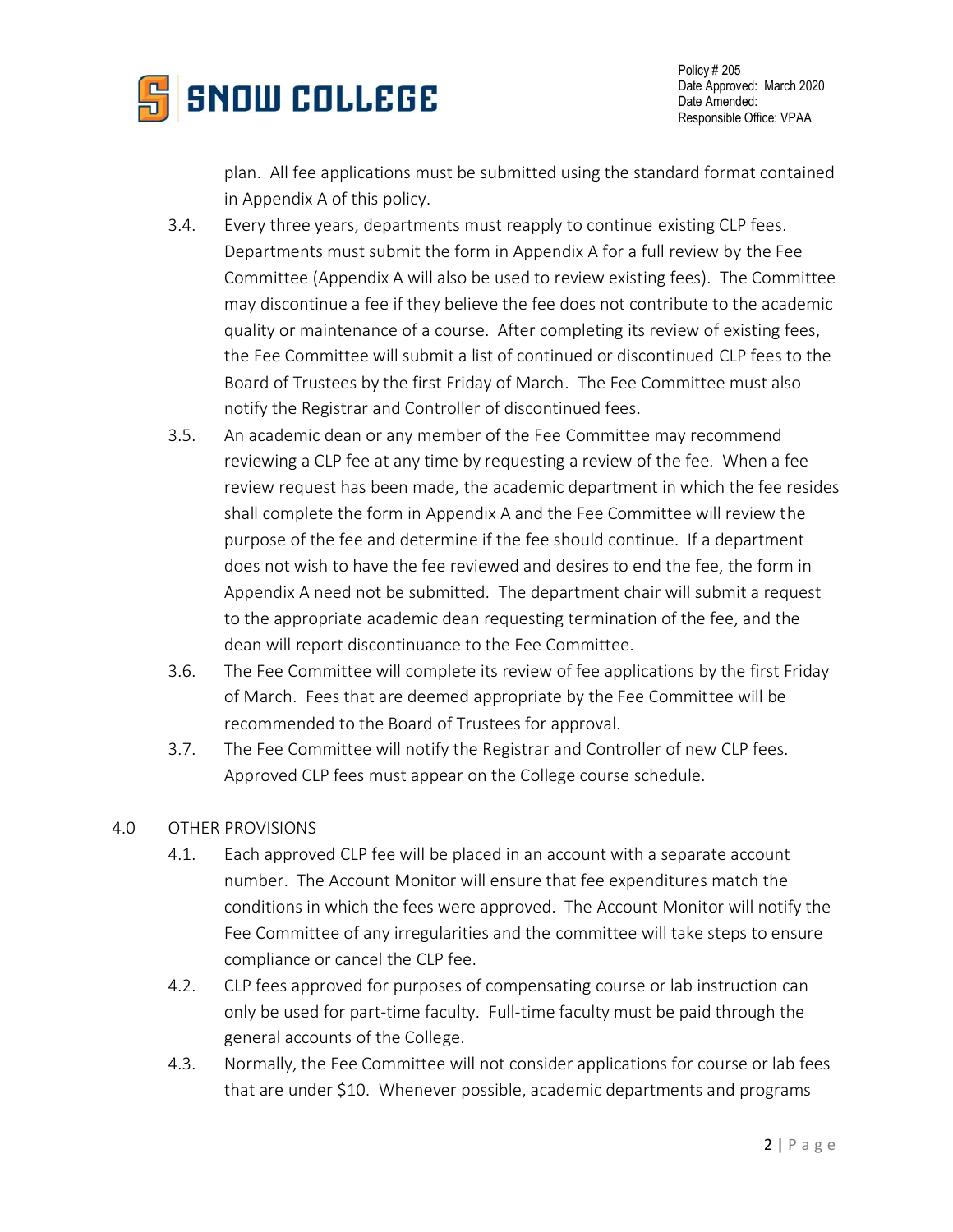

should use their department and program budgets to support the academic purposes of each course, lab, and program.

4.4. If needed, the Fee Committee may make procedural changes to this document. Policy changes are substantive changes to this document and can only be changed with the approval of the Board of Trustees after consultation with the state attorney.

# **Appendix A**

## *Snow College Course/Lab/Program Fee Request*

| Department or Program                                            |                    |  |                                                                                                                                                                                             |
|------------------------------------------------------------------|--------------------|--|---------------------------------------------------------------------------------------------------------------------------------------------------------------------------------------------|
|                                                                  |                    |  |                                                                                                                                                                                             |
|                                                                  |                    |  | Academic Program                                                                                                                                                                            |
| Session(s) Taught: Fall__________ Spring_________ Summer________ |                    |  |                                                                                                                                                                                             |
| Type of Request (check one):                                     |                    |  |                                                                                                                                                                                             |
|                                                                  | New Change Renewal |  |                                                                                                                                                                                             |
|                                                                  |                    |  | Old Fee Amount: ____________ New Fee Amount: ____________ Increase/Decrease___________                                                                                                      |
| Expected revenue for course:                                     |                    |  |                                                                                                                                                                                             |
|                                                                  |                    |  | Provide an explanation of the need and use of the course/lab/program fee (provide sufficient<br>detail to enable the Fee Committee to know why the fee is needed and how it will be spent): |
|                                                                  |                    |  |                                                                                                                                                                                             |
|                                                                  |                    |  |                                                                                                                                                                                             |
|                                                                  |                    |  |                                                                                                                                                                                             |
|                                                                  |                    |  |                                                                                                                                                                                             |
|                                                                  |                    |  |                                                                                                                                                                                             |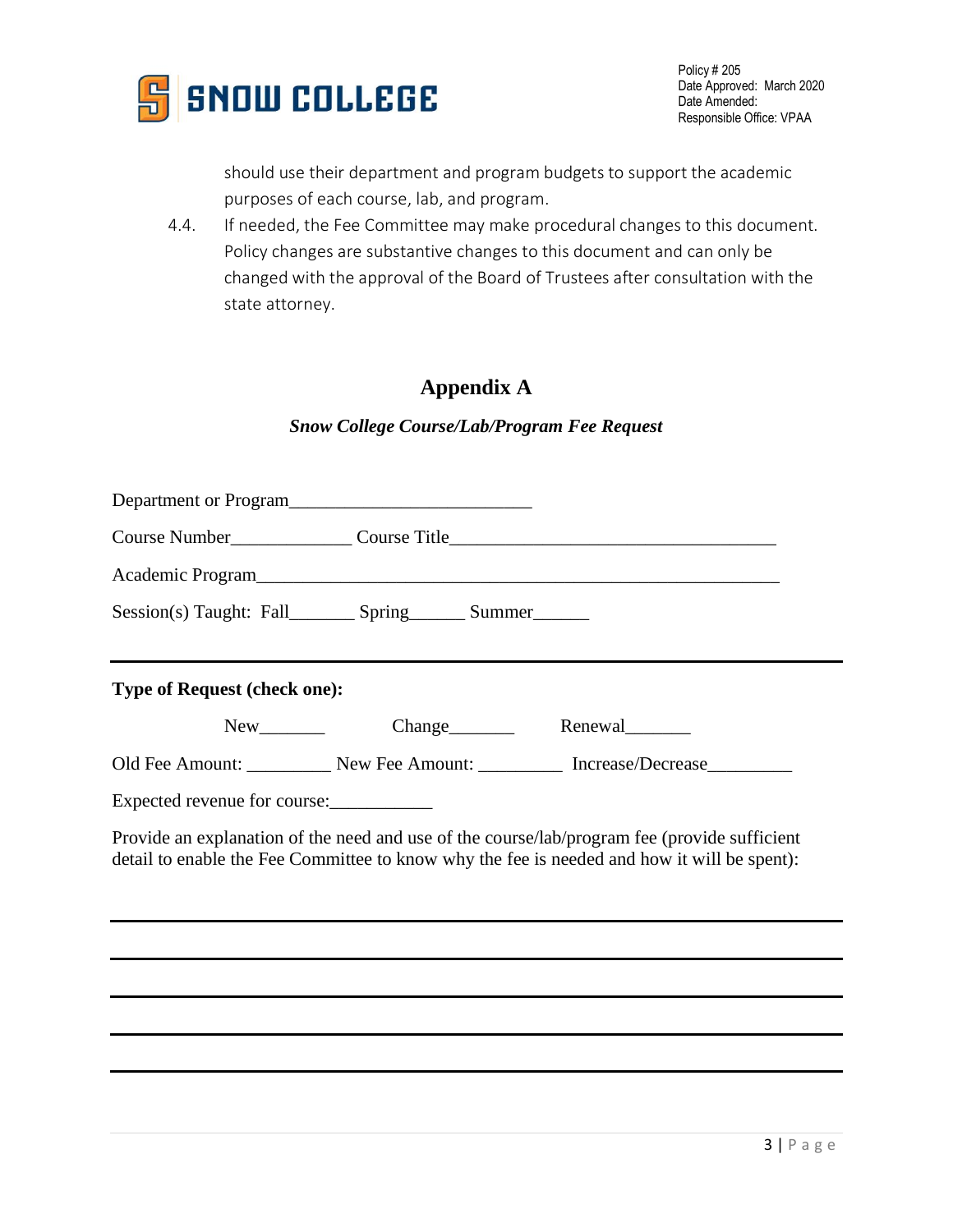

## **Appendix A, Continued**

## **Course/Lab/Program Fee Planning Account**

**Account Name: \_\_\_\_\_\_\_\_\_\_\_\_\_\_\_\_\_\_\_\_\_\_\_\_\_**

**Beginning Fund Balance: \_\_\_\_\_\_\_\_\_\_**

#### **Planned Expenses:**

| Item Description | Estimated | Existing | Additional | How Often          | Last Year | Estimated  |
|------------------|-----------|----------|------------|--------------------|-----------|------------|
|                  | Cost      | Funds    | Funds      | Equipment/Supplies | Equipment | Funding    |
|                  |           |          | Needed     | Must be Replaced   | Purchased | Needed Per |
|                  |           |          |            |                    |           | Year       |
|                  |           |          |            |                    |           |            |
|                  |           |          |            |                    |           |            |
|                  |           |          |            |                    |           |            |
|                  |           |          |            |                    |           |            |
|                  |           |          |            |                    |           |            |
|                  |           |          |            |                    |           |            |
|                  |           |          |            |                    |           |            |

**Total Expected Long-Term Expenses:\_\_\_\_\_\_\_\_\_\_\_\_\_**

## **Course/Lab/Program Expense Totals, Last Three Years:**

| <b>Item Description</b> | Year 1 | Year 2 | Year 3 |
|-------------------------|--------|--------|--------|
|                         |        |        |        |
|                         |        |        |        |
|                         |        |        |        |
|                         |        |        |        |
|                         |        |        |        |
|                         |        |        |        |
|                         |        |        |        |
|                         |        |        |        |